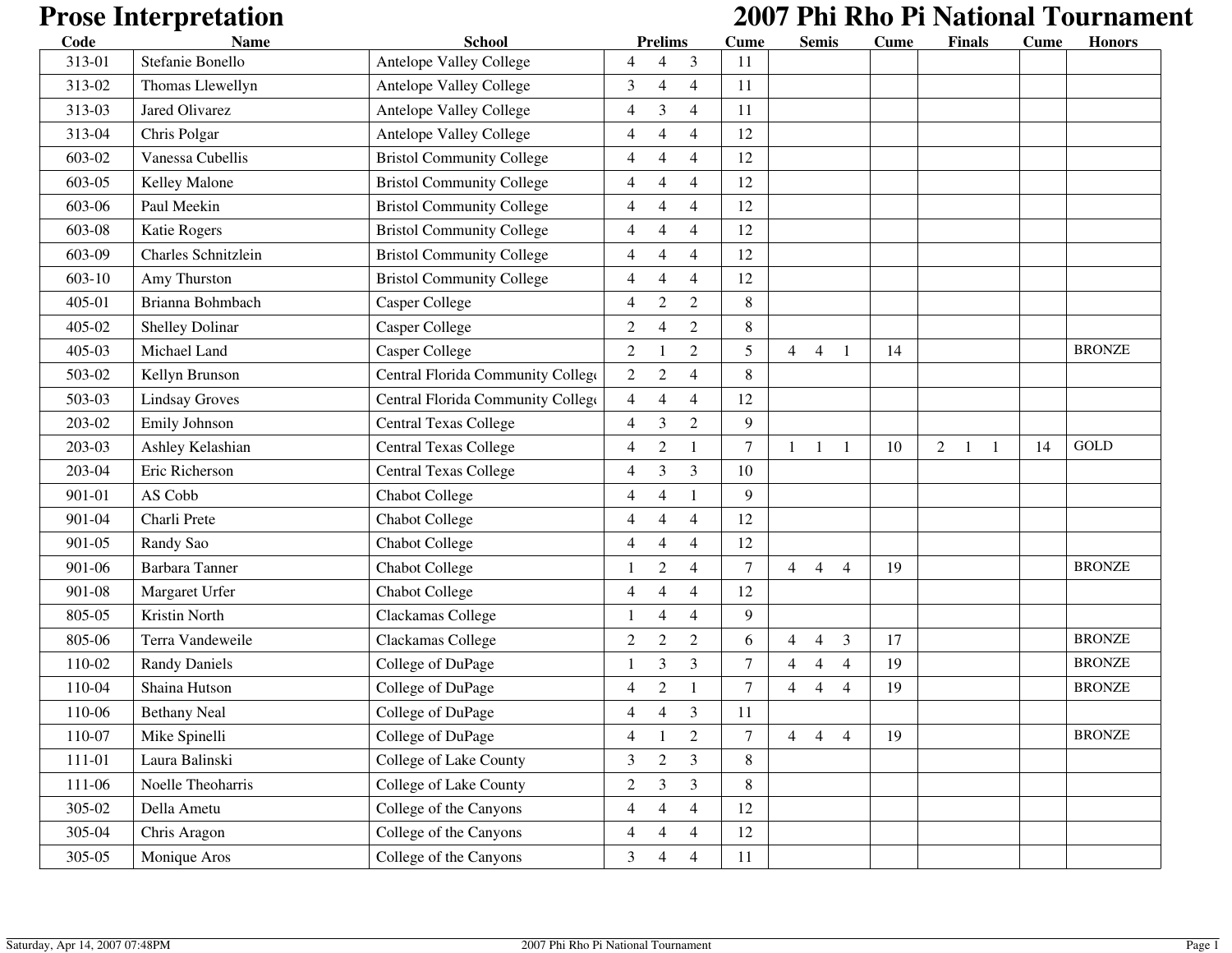| Code       | <b>Name</b>              | <b>School</b>                     | <b>Prelims</b>                                     | <b>Cume</b>     | <b>Semis</b>                                       | <b>Cume</b> | <b>Finals</b>                                      | Cume | <b>Honors</b> |
|------------|--------------------------|-----------------------------------|----------------------------------------------------|-----------------|----------------------------------------------------|-------------|----------------------------------------------------|------|---------------|
| 305-06     | Anne-Marre Bautista      | College of the Canyons            | $\overline{2}$<br>3                                | 6               | 3<br>1                                             | 11          | 3<br>$\overline{4}$<br>$\overline{4}$              | 22   | <b>SILVER</b> |
| 305-07     | Lupe De la Cruz          | College of the Canyons            | 3<br>4<br>4                                        | 11              |                                                    |             |                                                    |      |               |
| $305 - 10$ | Richard Sheehan          | College of the Canyons            | 3<br>3<br>$\overline{4}$                           | 10              |                                                    |             |                                                    |      |               |
| 904-02     | Jade Cabrera             | Delta College                     | $\overline{4}$<br>$\overline{4}$<br>4              | 12              |                                                    |             |                                                    |      |               |
| 904-07     | Rachera Swan             | Delta College                     | $\overline{2}$<br>4                                | $\overline{7}$  | 3<br>$\overline{2}$<br>$\overline{4}$              | 16          |                                                    |      | <b>BRONZE</b> |
| 401-06     | Jacklyn Ochoa            | El Paso Community College         | $\overline{2}$<br>$\mathbf{1}$                     | $\overline{4}$  | 3<br>$\overline{4}$                                | 12          | 2<br>$\overline{4}$<br>$\mathbf{1}$                | 19   | GOLD          |
| 107-03     | Derek Stone              | Elgin Community college           | $\overline{2}$<br>$\overline{4}$<br>4              | 10              |                                                    |             |                                                    |      |               |
| 504-03     | David LaMoureaux         | Florida Community College at Jack | $\mathbf{1}$<br>$\overline{4}$                     | 6               | 3<br>$\overline{4}$<br>$\overline{4}$              | 17          |                                                    |      | <b>BRONZE</b> |
| 703-06     | Alanea Phillips          | Garden City Community College     | $\overline{4}$<br>$\overline{4}$<br>$\overline{4}$ | 12              |                                                    |             |                                                    |      |               |
| 402-01     | Daniel Benavidez         | Glendale Community College, AZ    | 3<br>1<br>$\overline{4}$                           | 8               |                                                    |             |                                                    |      |               |
| 402-02     | Mitchell Call            | Glendale Community College, AZ    | 4<br>4<br>4                                        | 12              |                                                    |             |                                                    |      |               |
| 402-03     | Rob Lukowiak             | Glendale Community College, AZ    | 4<br>4<br>4                                        | 12              |                                                    |             |                                                    |      |               |
| 402-04     | James Markos             | Glendale Community College, AZ    | 3<br>$\overline{4}$<br>$\overline{c}$              | 9               |                                                    |             |                                                    |      |               |
| 318-01     | <b>Tiffany Brain</b>     | Glendale Community College, CA    | 2<br>$\overline{c}$<br>2                           | 6               | $\overline{2}$<br>2<br>$\overline{1}$              | 11          | $\overline{2}$<br>3<br>$\overline{4}$              | 20   | <b>SILVER</b> |
| 318-03     | Erik Garcia              | Glendale Community College, CA    | $\overline{4}$<br>4<br>4                           | 12              |                                                    |             |                                                    |      |               |
| 318-04     | Amanda Maaz              | Glendale Community College, CA    | 3<br>$\mathbf{2}$<br>$\overline{4}$                | 9               |                                                    |             |                                                    |      |               |
| 318-06     | <b>Ryan Robbins</b>      | Glendale Community College, CA    | $\overline{4}$<br>$\overline{c}$<br>$\overline{4}$ | 10              |                                                    |             |                                                    |      |               |
| 314-01     | <b>Unique Colter</b>     | Grossmont-Cuyamaca District       | $\mathfrak{2}$<br>$\overline{4}$<br>4              | 10              |                                                    |             |                                                    |      |               |
| 314-05     | Jennifer Julius          | Grossmont-Cuyamaca District       | $\overline{4}$<br>$\overline{4}$<br>4              | 12              |                                                    |             |                                                    |      |               |
| 314-06     | <b>Brandon Sunderman</b> | Grossmont-Cuyamaca District       | $\overline{4}$<br>$\overline{4}$<br>4              | 12              |                                                    |             |                                                    |      |               |
| 105-01     | Sandra Delgado           | Harold Washington College         | $\overline{4}$<br>$\overline{4}$<br>4              | 12              |                                                    |             |                                                    |      |               |
| 108-04     | Doug Bahnick             | Harper College                    | 3<br>$\overline{2}$                                | 6               | 3<br>$\overline{4}$<br>$\overline{4}$              | 17          |                                                    |      | <b>BRONZE</b> |
| 108-05     | <b>Hilary Meuller</b>    | Harper College                    | $\overline{4}$<br>-1                               | 6               | 3<br>3<br>2                                        | 14          |                                                    |      | <b>BRONZE</b> |
| 705-02     | Bryan Dickerson          | Hutchinson Community College      | 4                                                  | 6               | $\overline{c}$<br>$\overline{2}$<br>$\overline{4}$ | 14          |                                                    |      | <b>BRONZE</b> |
| 104-02     | Dave Knouse              | Illinois Central College          | $\overline{c}$<br>$\overline{4}$                   | $\overline{7}$  | $\overline{4}$<br>$\overline{4}$<br>$\overline{4}$ | 19          |                                                    |      | <b>BRONZE</b> |
| 104-04     | Melissa Reiss            | Illinois Central College          | 3<br>4<br>$\overline{4}$                           | 11              |                                                    |             |                                                    |      |               |
| 702-06     | Elizabeth Smith          | Kansas City Kansas Community Co   | $\overline{4}$<br>4<br>4                           | 12              |                                                    |             |                                                    |      |               |
| 102-01     | Kandice Campbell         | Kishwaukee College                | $\boldsymbol{2}$                                   | $\overline{4}$  | 4<br>$\overline{4}$<br>4                           | 16          |                                                    |      | <b>BRONZE</b> |
| 102-02     | Rebecca High             | Kishwaukee College                | $\mathfrak{Z}$<br>$\overline{4}$<br>4              | 11              |                                                    |             |                                                    |      |               |
| 903-01     | Karen Brohard            | Las Positas College               | $\overline{4}$<br>4<br>-1                          | 9               |                                                    |             |                                                    |      |               |
| 903-03     | <b>Britney Kidd</b>      | Las Positas College               | $\overline{2}$<br>$\overline{2}$<br>$\overline{4}$ | $\,8\,$         |                                                    |             |                                                    |      |               |
| 903-04     | Michael Ledezma          | Las Positas College               | 2<br>$\overline{4}$                                | $\tau$          | 3<br>2<br>1                                        | 13          | 2<br>$\overline{4}$<br>$\overline{1}$              | 20   | <b>SILVER</b> |
| 903-05     | Jessica Padula           | Las Positas College               | $\overline{2}$<br>$\overline{4}$                   | $\tau$          | 4<br>3<br>4                                        | 18          |                                                    |      | <b>BRONZE</b> |
| 903-06     | Lyndsay Parkman          | Las Positas College               | $\overline{2}$<br>$\overline{2}$                   | $5\overline{)}$ | $\overline{3}$<br>$\mathfrak{Z}$<br>2              | 13          | $\overline{4}$<br>$\overline{4}$<br>$\overline{4}$ | 25   | <b>SILVER</b> |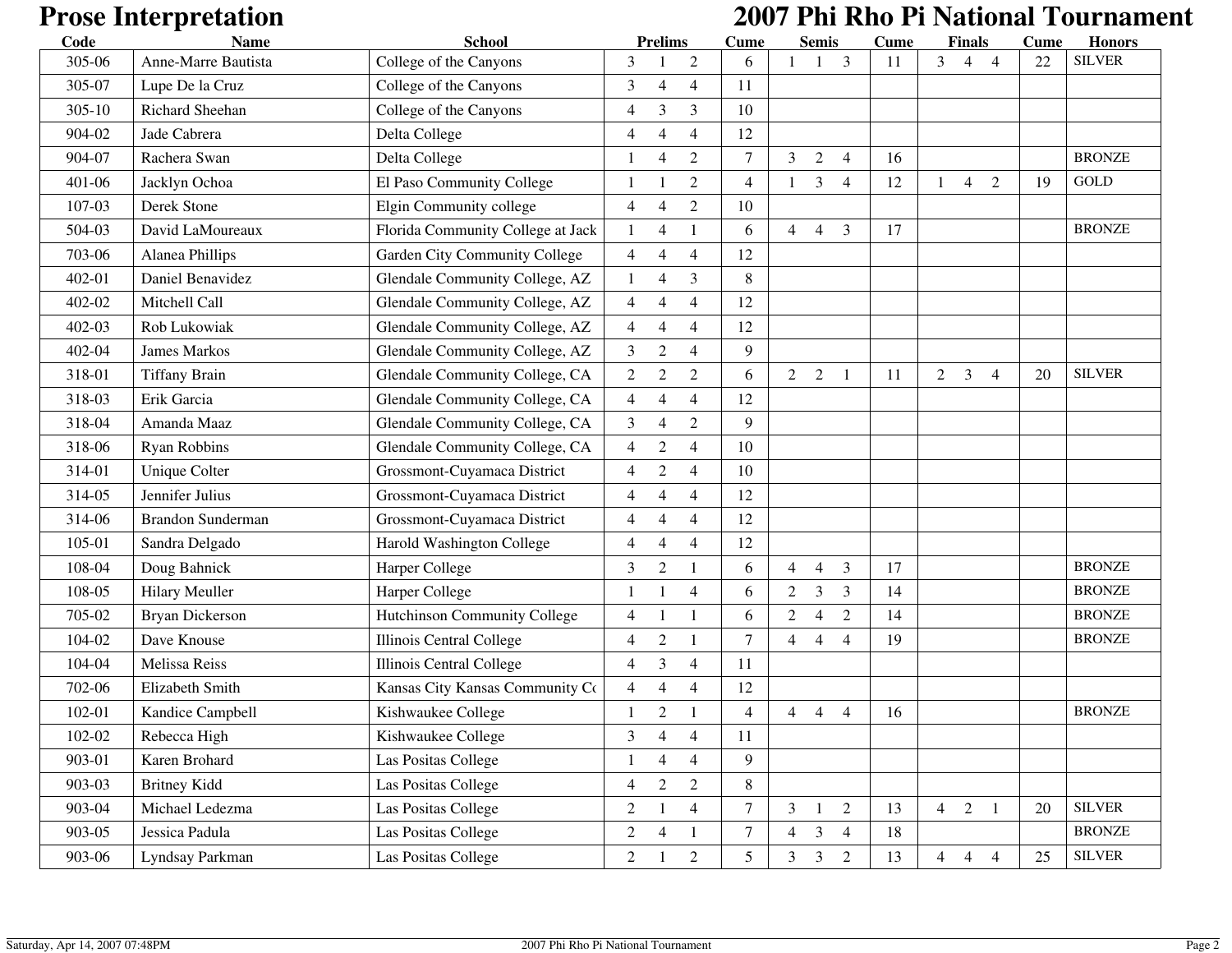| Code   | <b>Name</b>              | <b>School</b>                   | <b>Prelims</b>                                     | <b>Cume</b>    | <b>Semis</b>                                       | Cume | <b>Finals</b>                                      | <b>Cume</b> | <b>Honors</b>         |
|--------|--------------------------|---------------------------------|----------------------------------------------------|----------------|----------------------------------------------------|------|----------------------------------------------------|-------------|-----------------------|
| 307-01 | Corina Adaskaveg         | Los Angeles Valley College      | $\overline{2}$<br>4<br>4                           | 10             |                                                    |      |                                                    |             |                       |
| 307-04 | Briana Evigan            | Los Angeles Valley College      | 2<br>-1                                            | $\overline{4}$ | $\mathfrak{Z}$<br>2<br>$\overline{4}$              | 13   | $\overline{4}$<br>3<br>3                           | 23          | <b>SILVER</b>         |
| 307-05 | Johana Flores            | Los Angeles Valley College      | 3<br>3<br>4                                        | 10             |                                                    |      |                                                    |             |                       |
| 307-08 | Kristen Jones            | Los Angeles Valley College      | 3<br>4<br>3                                        | 10             |                                                    |      |                                                    |             |                       |
| 910-02 | Rosie Buada              | Los Rios                        | $\overline{4}$                                     | 6              | $\overline{4}$<br>4<br>$\overline{4}$              | 18   |                                                    |             | <b>BRONZE</b>         |
| 802-03 | Debrah Idlett            | Lower Columbia College          | $\overline{4}$<br>$\overline{4}$<br>$\overline{4}$ | 12             |                                                    |      |                                                    |             |                       |
| 704-01 | Calvin Anderson          | <b>MCC</b> Longview             | 3<br>$\overline{4}$                                | 8              |                                                    |      |                                                    |             |                       |
| 112-01 | Caitlin Blackwell        | McHenry County College          | 3<br>$\overline{4}$<br>$\mathbf{1}$                | 8              |                                                    |      |                                                    |             |                       |
| 112-02 | Angie Edwards            | McHenry County College          | 3<br>$\overline{4}$<br>$\overline{4}$              | 11             |                                                    |      |                                                    |             |                       |
| 112-05 | <b>Sarah Stevens</b>     | McHenry County College          | $\overline{4}$<br>3                                | 8              |                                                    |      |                                                    |             |                       |
| 912-06 | Jennifer Ramirez         | Modesto Junior College          | 3<br>4<br>4                                        | 11             |                                                    |      |                                                    |             |                       |
| 308-01 | Kim Acquarelli           | Moorpark College                | 3<br>$\overline{4}$<br>4                           | 11             |                                                    |      |                                                    |             |                       |
| 308-06 | Tenaya Erich             | Moorpark College                | $\mathfrak{2}$<br>$\overline{2}$<br>$\overline{4}$ | 8              |                                                    |      |                                                    |             |                       |
| 308-09 | Jill Jacobs              | Moorpark College                | $\overline{4}$<br>-1                               | 6              | 3<br>2<br>$\overline{4}$                           | 15   |                                                    |             | <b>BRONZE</b>         |
| 109-03 | Patrick Cooper           | Moraine Valley College          | 3                                                  | 5              | -1<br>$\mathbf{1}$                                 | 8    | $\overline{2}$<br>$\overline{4}$<br>$\overline{4}$ | 18          | GOLD                  |
| 109-04 | Amanda Goodyear          | Moraine Valley College          | $\mathfrak{2}$<br>$\mathbf{2}$<br>$\overline{2}$   | 6              | $\mathfrak{Z}$<br>$\overline{2}$<br>$\mathbf{1}$   | 12   | $\overline{4}$<br>1<br>$\mathbf{1}$                | 18          | GOLD                  |
| 109-05 | Jacki Lill               | Moraine Valley College          | 3<br>3<br>1                                        | $\tau$         | $\overline{4}$<br>$\overline{4}$<br>4              | 19   |                                                    |             | <b>BRONZE</b>         |
| 109-07 | Jaclyn Quintana          | Moraine Valley College          | 3<br>$\mathbf{1}$<br>$\overline{4}$                | 8              |                                                    |      |                                                    |             |                       |
| 803-02 | Allyson Fields           | Mt. Hood Community College      | $\overline{4}$<br>$\overline{4}$<br>4              | 12             |                                                    |      |                                                    |             |                       |
| 602-03 | Allison DeSpirito        | <b>Nassau Community College</b> | 3<br>$\overline{4}$<br>$\overline{4}$              | 11             |                                                    |      |                                                    |             |                       |
| 602-05 | Ashley McGowan           | <b>Nassau Community College</b> | $\overline{4}$<br>$\overline{4}$                   | 9              |                                                    |      |                                                    |             |                       |
| 602-06 | Katie Polizzi            | <b>Nassau Community College</b> | 3<br>4<br>4                                        | 11             |                                                    |      |                                                    |             |                       |
| 602-08 | Etan Wishnevski          | <b>Nassau Community College</b> | $\overline{4}$<br>$\overline{4}$<br>4              | 12             |                                                    |      |                                                    |             |                       |
| 201-05 | <b>Bryan Powell</b>      | North Harris College            | $\overline{c}$<br>2                                | 5              | 2<br>$\mathbf{1}$                                  | 9    | 3<br>$\overline{4}$<br>$\overline{4}$              | 20          | <b>SILVER</b>         |
| 404-02 | <b>Bryce Cornatzer</b>   | Northwest College               | 3                                                  | 5              | $\overline{2}$<br>4<br>$\mathbf{1}$                | 12   | $\mathfrak{2}$<br>4                                | 19          | GOLD                  |
| 404-04 | Zack Eckerdt             | Northwest College               | 3<br>$\overline{2}$<br>$\overline{c}$              | $\tau$         | 3<br>3<br>2                                        | 15   |                                                    |             | <b>BRONZE</b>         |
| 505-01 | Joey Gagliardi           | Okaloosa Walton College         | 3<br>$\overline{4}$                                | 8              |                                                    |      |                                                    |             |                       |
| 315-01 | Sam Bustamante           | <b>Orange Coast College</b>     | 3<br>$\mathfrak{Z}$                                | $\tau$         | $\mathfrak{Z}$<br>2<br>$\overline{4}$              | 16   |                                                    |             | <b>BRONZE</b>         |
| 315-03 | Kevin Castleman          | <b>Orange Coast College</b>     | $\overline{4}$<br>4<br>4                           | 12             |                                                    |      |                                                    |             |                       |
| 315-04 | Sean Connor              | <b>Orange Coast College</b>     | 3<br>$\overline{3}$                                | $\tau$         | $\overline{4}$<br>$\overline{4}$<br>4              | 19   |                                                    |             | <b>BRONZE</b>         |
| 315-06 | <b>Trevor Elledge</b>    | <b>Orange Coast College</b>     | $\overline{4}$<br>3<br>$\overline{4}$              | 11             |                                                    |      |                                                    |             |                       |
| 315-10 | <b>Brookelynn Meyers</b> | <b>Orange Coast College</b>     | $\overline{2}$<br>1<br>$\mathbf{1}$                | $\overline{4}$ | $\overline{4}$<br>$\overline{4}$<br>$\overline{1}$ | 13   | 3<br>$\overline{2}$<br>$\mathbf{1}$                | 19          | $\operatorname{GOLD}$ |
| 315-14 | Roger Willis             | <b>Orange Coast College</b>     | 1<br>$\mathbf{1}$<br>1                             | 3 <sup>1</sup> | $2 \quad 2$<br>3                                   | 10   | $\mathfrak{Z}$<br>$\overline{4}$<br>$\overline{4}$ | 21          | <b>SILVER</b>         |
| 304-01 | Nicco Badagliacco        | Palomar College                 | $\mathbf{1}$<br>$\mathbf{1}$<br>-1                 | $\mathfrak{Z}$ | $\overline{2}$<br>$\overline{4}$<br>$\mathbf{1}$   | 10   | $\overline{4}$<br>$\overline{4}$<br>2              | 20          | <b>SILVER</b>         |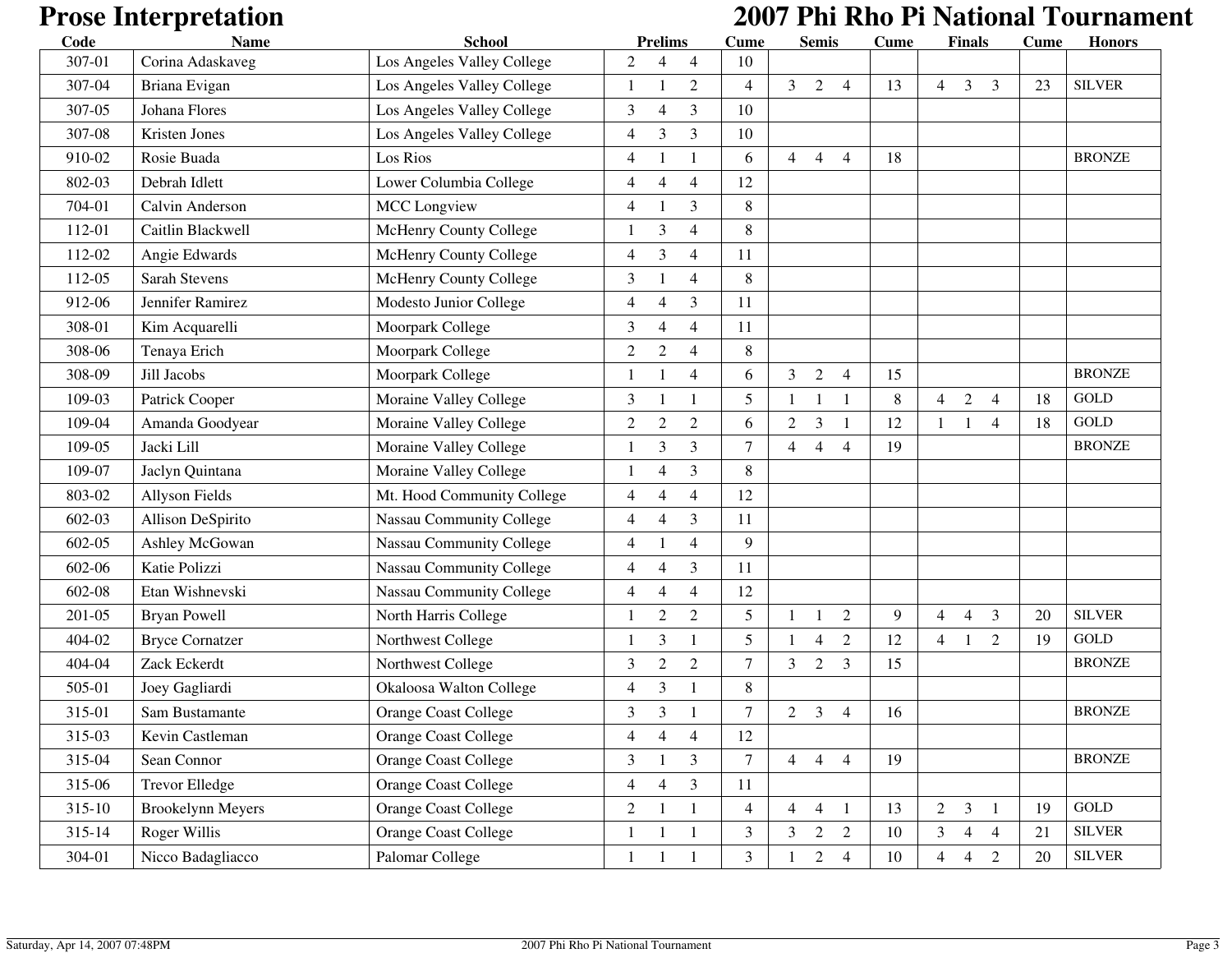| Code       | <b>Name</b>         | <b>School</b>                 | <b>Prelims</b>                                     | Cume           | <b>Semis</b>                                       | Cume | <b>Finals</b>                                      | Cume | <b>Honors</b>         |
|------------|---------------------|-------------------------------|----------------------------------------------------|----------------|----------------------------------------------------|------|----------------------------------------------------|------|-----------------------|
| 304-03     | Wes Heid            | Palomar College               | 2<br>4<br>4                                        | 10             |                                                    |      |                                                    |      |                       |
| 304-06     | Marc Ouimet         | Palomar College               | 3<br>$\overline{4}$<br>$\overline{4}$              | 11             |                                                    |      |                                                    |      |                       |
| 304-07     | Ruth Potgieter      | Palomar College               | 3<br>4<br>$\overline{4}$                           | 11             |                                                    |      |                                                    |      |                       |
| 208-01     | Kayla Coleman       | Paris Junior College          | $\overline{4}$<br>$\overline{4}$<br>4              | 12             |                                                    |      |                                                    |      |                       |
| 309-02     | Rebecca Flick       | Pasadena City College         | 4<br>4<br>$\overline{4}$                           | 12             |                                                    |      |                                                    |      |                       |
| 309-03     | Claire Heifler      | Pasadena City College         | $\overline{2}$<br>$\overline{4}$<br>$\mathbf{1}$   | $\overline{7}$ | $\overline{4}$<br>$\overline{4}$<br>$\overline{4}$ | 19   |                                                    |      | <b>BRONZE</b>         |
| 113-01     | Favian Apata        | Prairie State College         | $\overline{c}$<br>3                                | 6              | $\mathfrak{Z}$<br>$\overline{2}$<br>$\overline{1}$ | 12   | $\overline{2}$<br>$\overline{4}$<br>$\mathbf{1}$   | 19   | GOLD                  |
| 113-04     | Josh Razavi         | Prairie State College         | $\sqrt{2}$<br>3<br>3                               | 8              |                                                    |      |                                                    |      |                       |
| 310-01     | Marc Avalos         | Rio Hondo College             | $\overline{4}$<br>$\overline{4}$<br>4              | 12             |                                                    |      |                                                    |      |                       |
| 316-01     | Martell Evans       | Riverside City College        | 4<br>4<br>4                                        | 12             |                                                    |      |                                                    |      |                       |
| 316-02     | Elizabeth Lord      | Riverside City College        | 4<br>4<br>$\overline{4}$                           | 12             |                                                    |      |                                                    |      |                       |
| 316-04     | Danielle Smith      | Riverside City College        | 3<br>4<br>$\overline{4}$                           | 11             |                                                    |      |                                                    |      |                       |
| 317-01     | Pam Flores          | Saddleback College            | $\mathfrak{2}$<br>3<br>$\overline{2}$              | $\overline{7}$ | $\overline{4}$<br>$\overline{4}$<br>$\overline{4}$ | 19   |                                                    |      | <b>BRONZE</b>         |
| 317-02     | Mychal Gabb         | Saddleback College            | 3<br>$\overline{4}$                                | 8              |                                                    |      |                                                    |      |                       |
| 317-03     | Phil Huerta         | Saddleback College            | $\overline{4}$<br>3<br>$\overline{4}$              | 11             |                                                    |      |                                                    |      |                       |
| 317-05     | <b>Cassie Owens</b> | Saddleback College            | $\overline{4}$<br>4<br>4                           | 12             |                                                    |      |                                                    |      |                       |
| 317-07     | Christa Schley      | Saddleback College            | 3<br>4<br>4                                        | 11             |                                                    |      |                                                    |      |                       |
| 209-01     | Laura Cabaniss      | San Antonio College           | 3<br>3                                             | $\tau$         | $\overline{4}$<br>$\overline{4}$<br>$\mathbf{1}$   | 16   |                                                    |      | <b>BRONZE</b>         |
| 209-04     | Ojiyoma Pinnock     | San Antonio College           | $\sqrt{2}$<br>$\overline{2}$<br>$\overline{2}$     | 6              | 3<br>$\mathbf{1}$<br>-1                            | 11   | $\overline{4}$<br>4<br>$\overline{4}$              | 23   | <b>SILVER</b>         |
| 209-05     | Ines Zrinski        | San Antonio College           | $\mathfrak{2}$<br>$\overline{4}$<br>$\overline{c}$ | 8              |                                                    |      |                                                    |      |                       |
| 312-02     | Thomas Hanna        | Santiago Canyon College       | $\overline{c}$<br>2<br>4                           | 8              |                                                    |      |                                                    |      |                       |
| 312-04     | Pia Marani          | Santiago Canyon College       | $\sqrt{2}$<br>3<br>$\mathbf{1}$                    | 6              | $\overline{2}$<br>3<br>3                           | 14   |                                                    |      | <b>BRONZE</b>         |
| 312-05     | Michelle Mowen      | Santiago Canyon College       | $\overline{4}$<br>3<br>4                           | 11             |                                                    |      |                                                    |      |                       |
| 908-03     | Jessica DeBolt      | Solano                        | $\overline{c}$<br>$\overline{4}$<br>-1             | $\overline{7}$ | $\overline{4}$<br>2<br>$\overline{4}$              | 17   |                                                    |      | <b>BRONZE</b>         |
| 908-07     | Elvis Lieban        | Solano                        | 3<br>$\overline{4}$<br>4                           | 11             |                                                    |      |                                                    |      |                       |
| 908-11     | Paul Starbuck       | Solano                        | 3<br>$\mathfrak{2}$<br>$\mathbf{1}$                | 6              | $\overline{4}$<br>$\overline{4}$<br>4              | 18   |                                                    |      | <b>BRONZE</b>         |
| 101-02     | Colby Church        | Southeastern Illinois College | 3<br>$\overline{4}$<br>$\overline{4}$              | 11             |                                                    |      |                                                    |      |                       |
| 101-07     | Kevin Rothlisberger | Southeastern Illinois College | 3                                                  | 5              | $\overline{4}$<br>$\overline{4}$<br>$\overline{4}$ | 17   |                                                    |      | <b>BRONZE</b>         |
| 101-09     | Abbie Short         | Southeastern Illinois College | $\mathfrak{Z}$<br>$\overline{4}$                   | 8              |                                                    |      |                                                    |      |                       |
| $101 - 10$ | Hannah Vaughn       | Southeastern Illinois College | $\overline{2}$<br>1                                | $\overline{4}$ | $\overline{4}$<br>$4\quad 2$                       | 14   |                                                    |      | <b>BRONZE</b>         |
| $101 - 11$ | Jordan Vaughn       | Southeastern Illinois College | 3<br>$\overline{4}$<br>$\overline{4}$              | 11             |                                                    |      |                                                    |      |                       |
| $101 - 12$ | Travis Westbrook    | Southeastern Illinois College | $\mathfrak{Z}$<br>$\overline{4}$<br>4              | 11             |                                                    |      |                                                    |      |                       |
| 507-03     | Mike Hardy          | Tallahassee                   | $\overline{2}$<br>3<br>3                           | 8              |                                                    |      |                                                    |      |                       |
| 507-04     | Sheri Lake          | Tallahassee                   | $\overline{c}$<br>$\mathbf{1}$<br>$\mathbf{1}$     | $\overline{4}$ | $2 \quad 2 \quad 1$                                | 9    | $\mathfrak{Z}$<br>$\overline{4}$<br>$\overline{3}$ | 19   | $\operatorname{GOLD}$ |